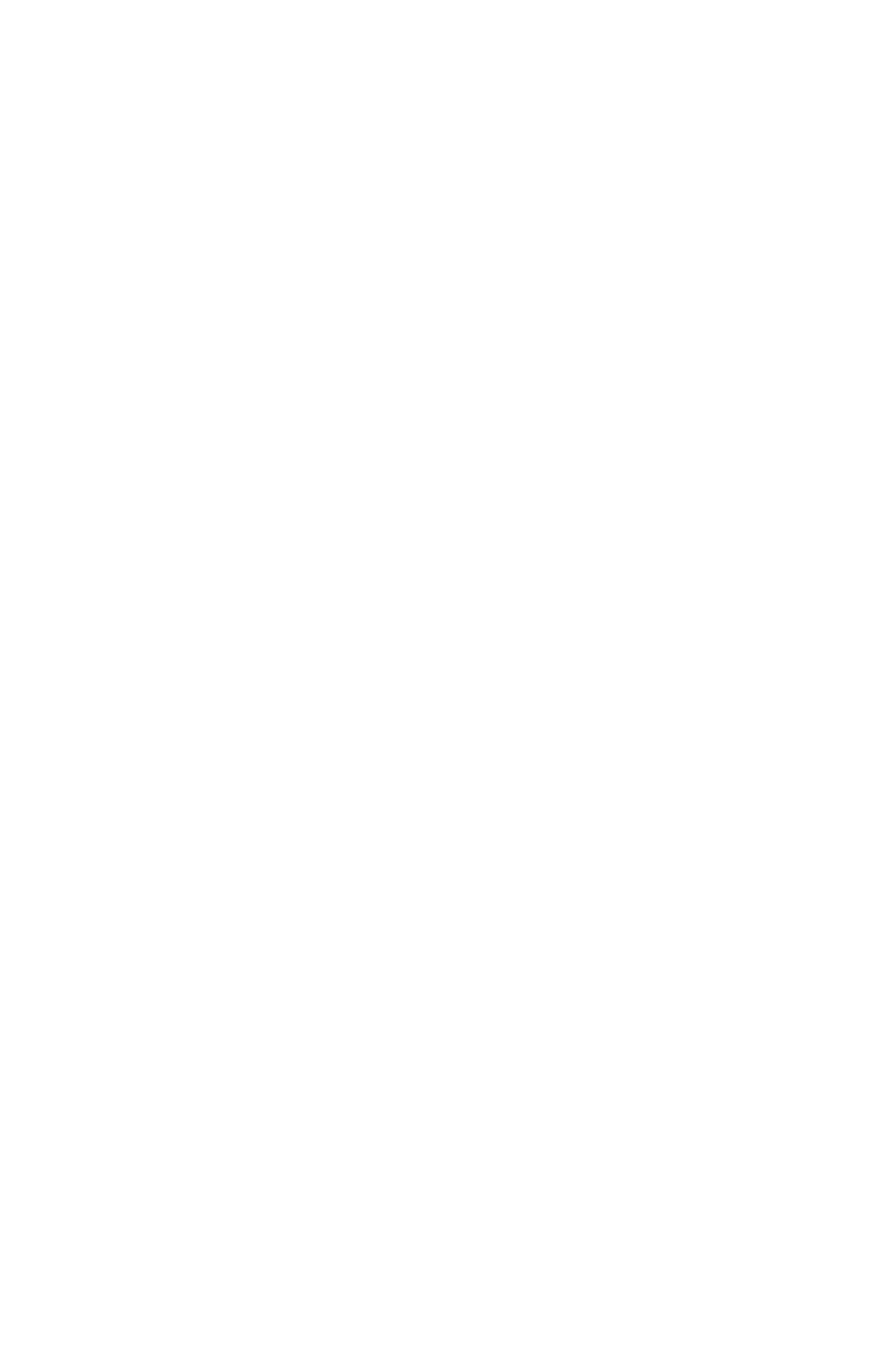# THINGS WE COULDN'T SAY

A dramatic account of Christian resistance in Holland during World War II

## **DIET EMAN** with James Schaap

Lighthouse Trails Publishing Silverton, Oregon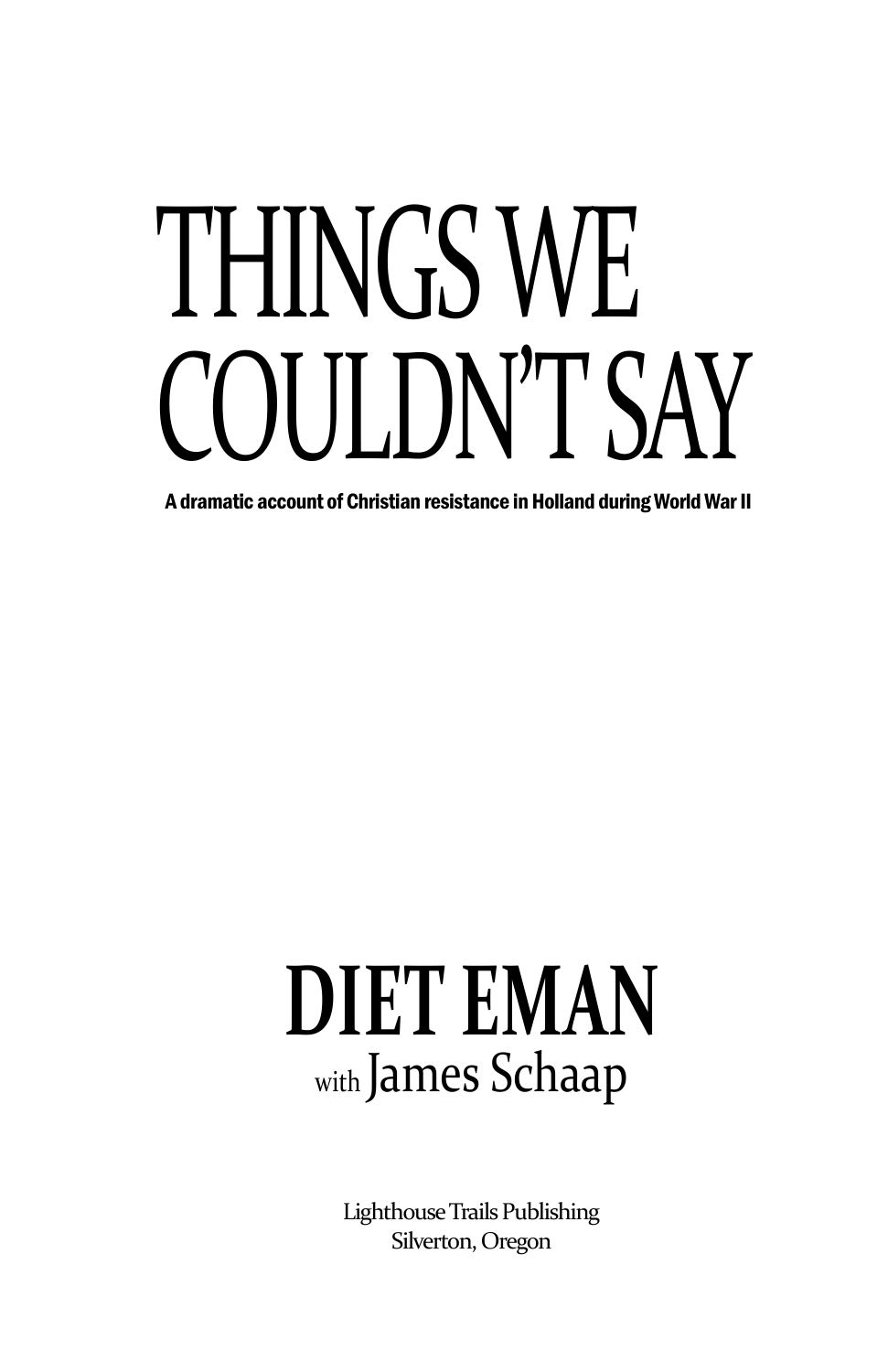Copyright ©1999 by Wm. B. Eerdmans Publishing Company **2008** Special Lighthouse Trails Publishing Edition Lighthouse Trails Publishing Edition published by arrangement with Wm. B. Eerdmans Publishing Company.

All rights reserved. No part of this book may be reproduced, stored in a retrieval system, or transmitted in any form by any means, whether electronic, mechanical, photocopying, recordings, or otherwise without prior written permission from the publisher. All Scripture quotations are taken from the *King James Version*.

Cover Design by Lighthouse Trails Publishing; Cover photo used by permission from iStockPhoto.com ©Christine Balderas.

For photo and illustration credits, please see page 343.

Library of Congress Cataloging-in-Publication Data

Eman, Diet, 1920- Things We Couldn't Say : a dramatic account of Christian resistance in Holland during World War II / Diet Eman with James Schaap. p. cm. Special lighthouse trails publishing ed. ISBN 978-0-9791315-7-8 (pbk. : alk. paper) 1. Eman, Diet, 1920- 2. World War, 1939-1945--Personal narratives, Dutch. 3. Holocaust, Jewish (1939-1945)--Netherlands. 4. World War, 1939-1945--Jews--Rescue--Netherlands. 5. Righteous Gentiles in the Holocaust--Netherlands--Biography. I. Schaap, James C., 1948- II. Title. D811.5.E44 2008

940.53'18350922492--dc22

#### 2008024242

Contact and ordering information in back of book.

Printed in the United States of America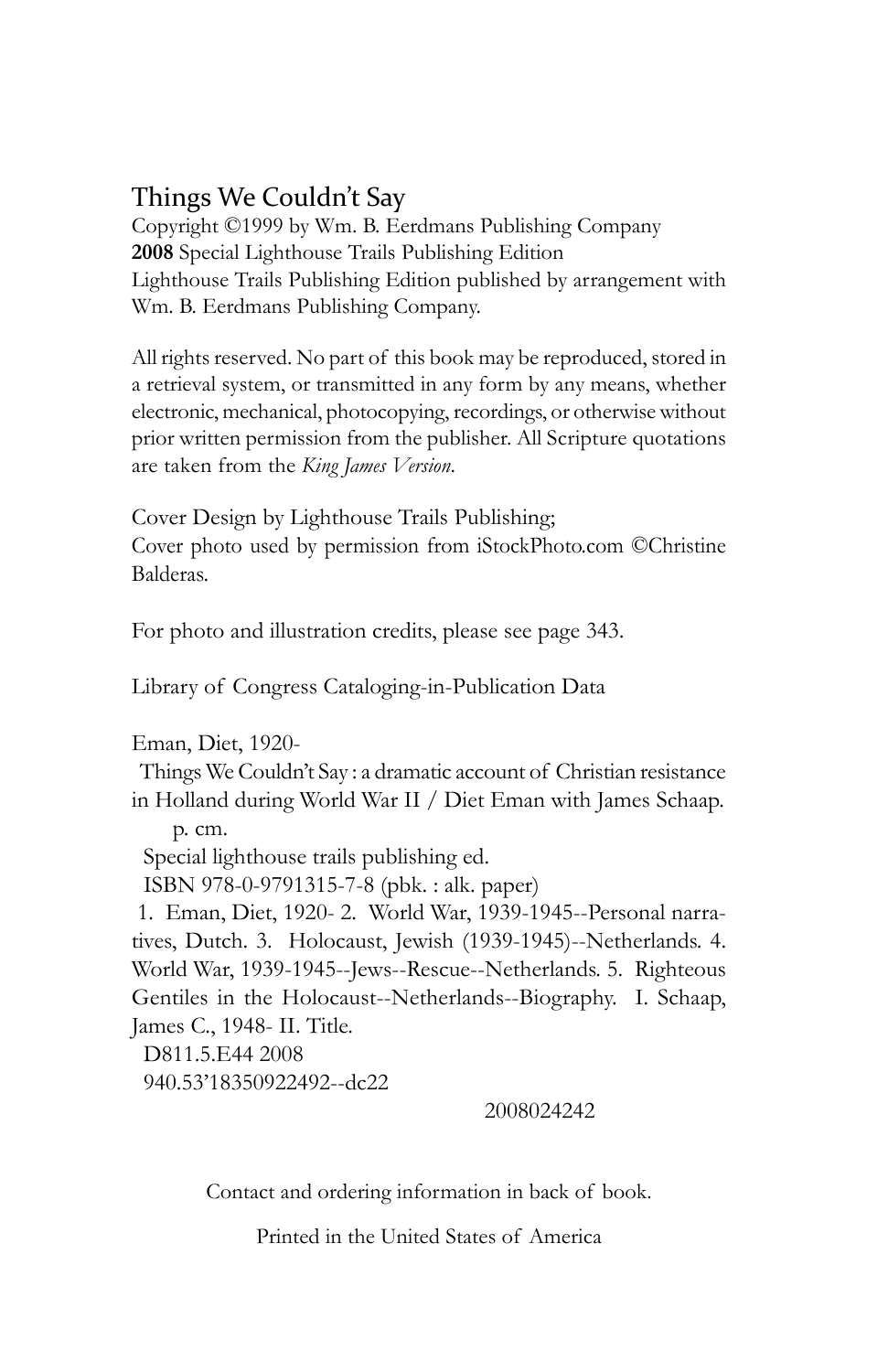In memory of my beloved fiancé Hein Sietsma, who laid down his life for friends and strangers. The greatest love knows the greatest pain.  $\mathcal{D}$ iet  $\mathcal{E}$ man

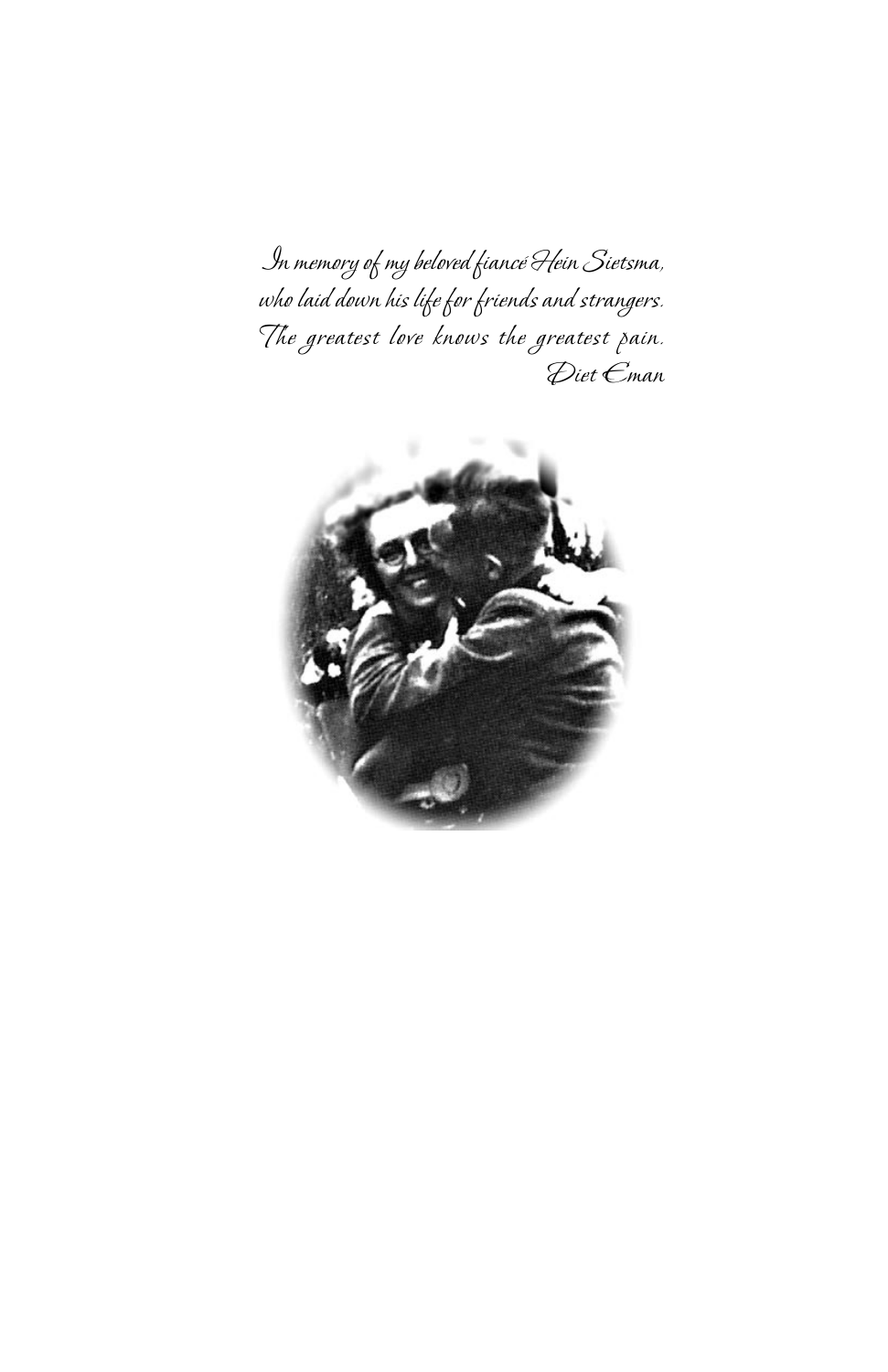*If any man will come after me, let him deny himself, and take up his cross, and follow me. —Jesus (Matthew 16:24)*

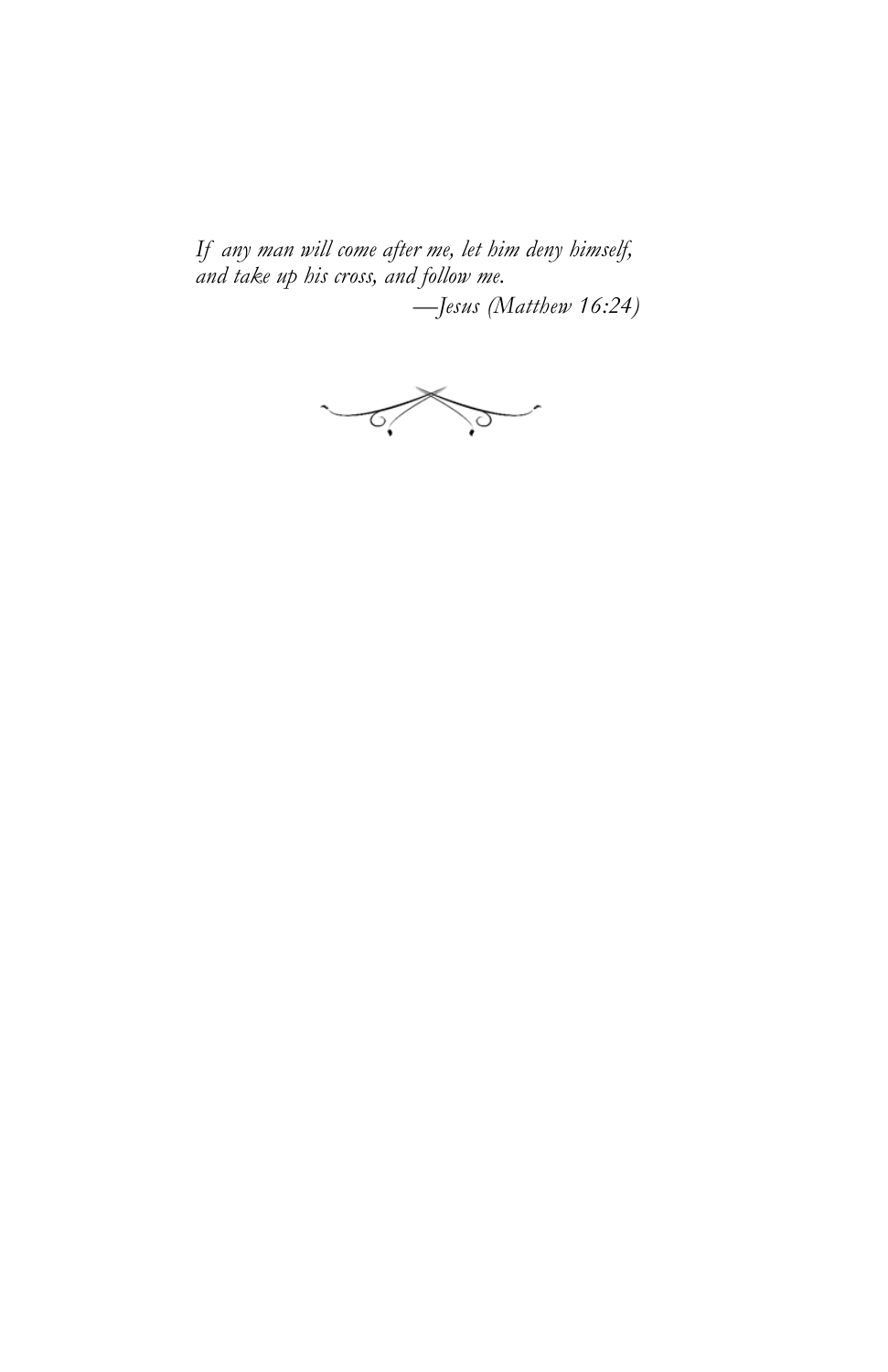### **Contents**

| 8/The Apartment on Reinkenstraat  113            |
|--------------------------------------------------|
|                                                  |
|                                                  |
| 11/Leeuwarden and Zwijndrecht 155                |
|                                                  |
| 13/Barracks No. 4, Vught Concentration Camp  197 |
|                                                  |
|                                                  |
|                                                  |
|                                                  |
|                                                  |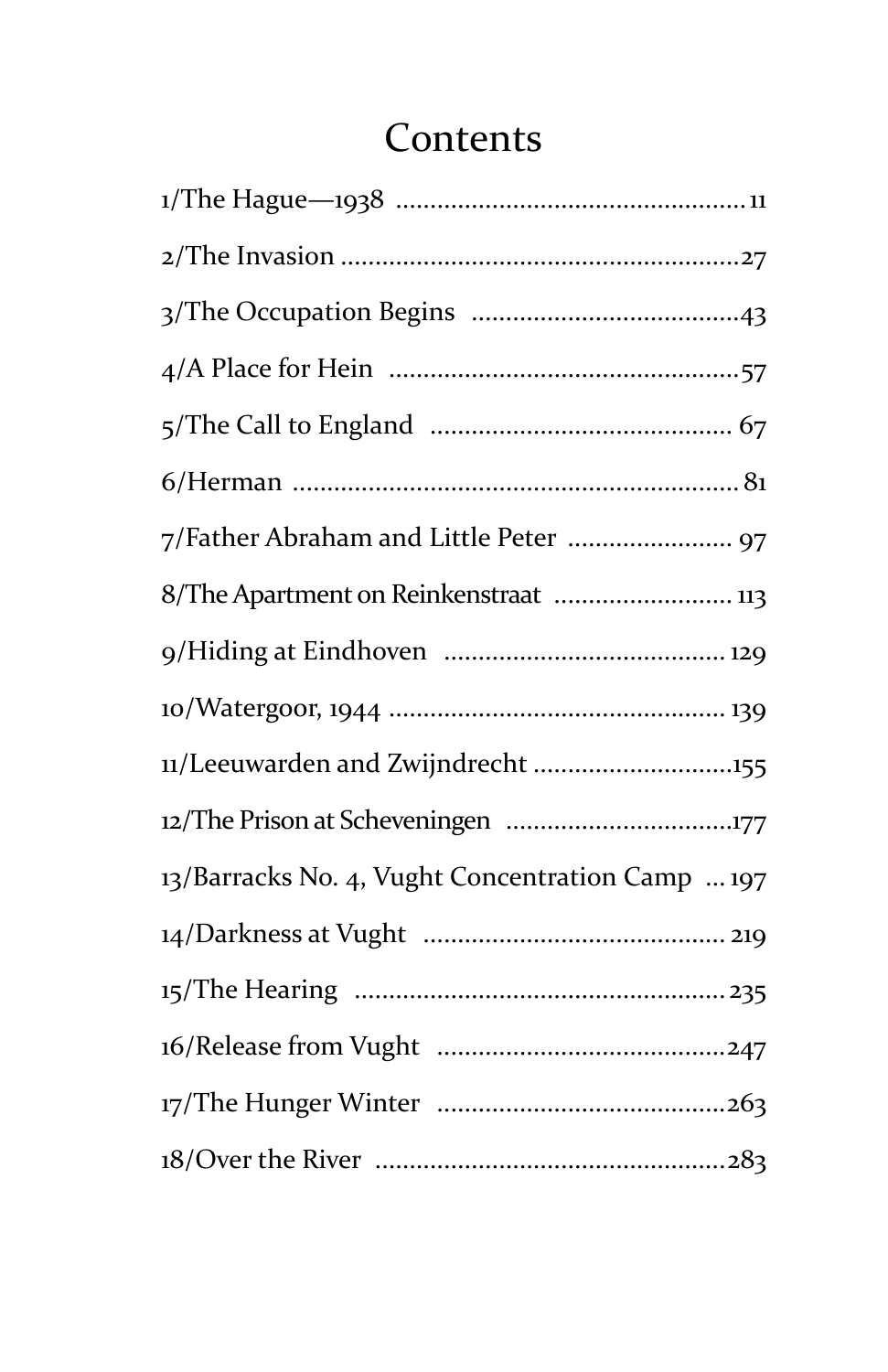| The Eighteen Who Died-A Poem  341       |
|-----------------------------------------|
| Photograph and Illustration Credits 343 |
|                                         |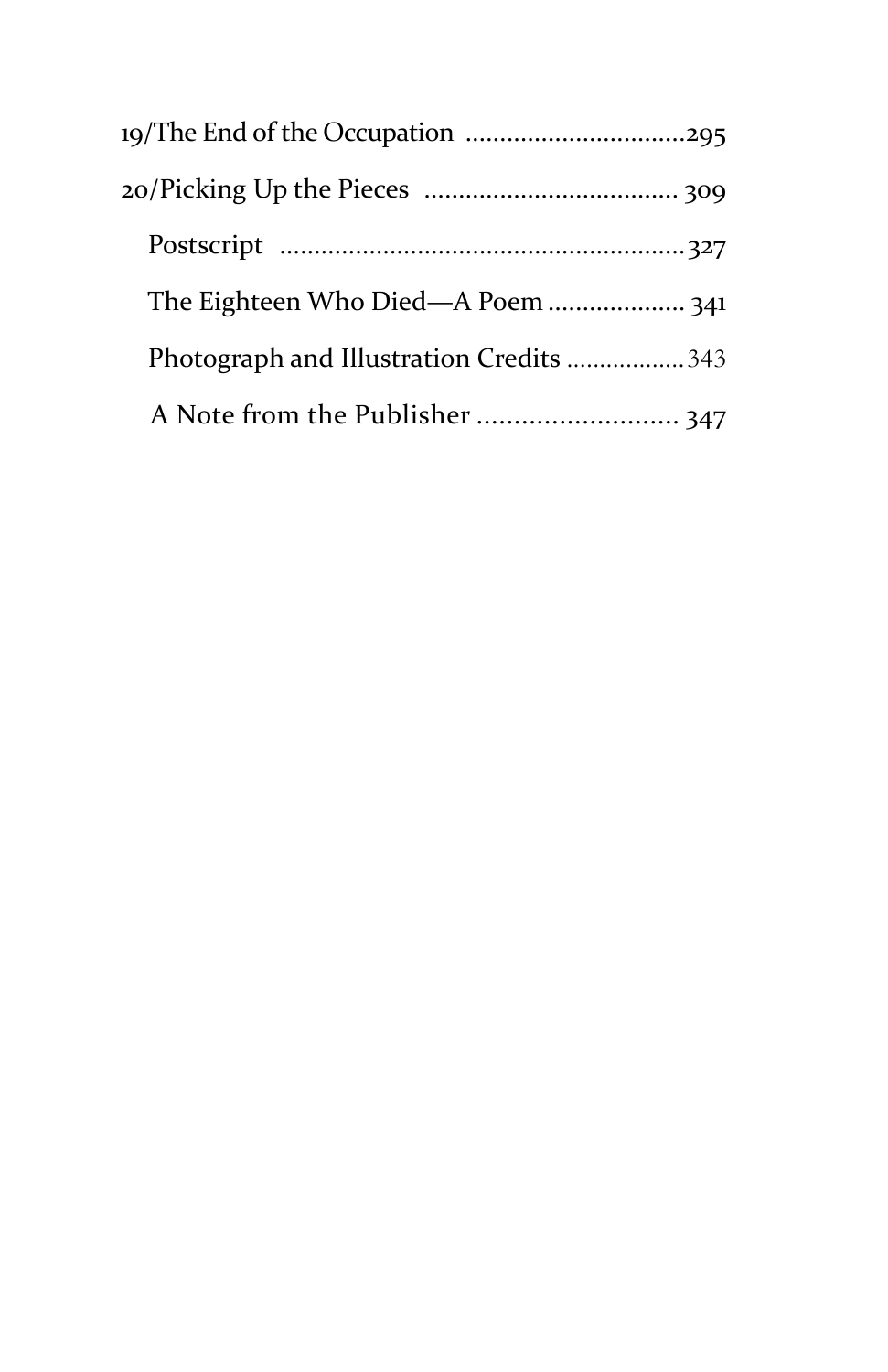Remember, just as we have thought of our own land and friends day always follows after night, and darkness always ends. *Jan Campert*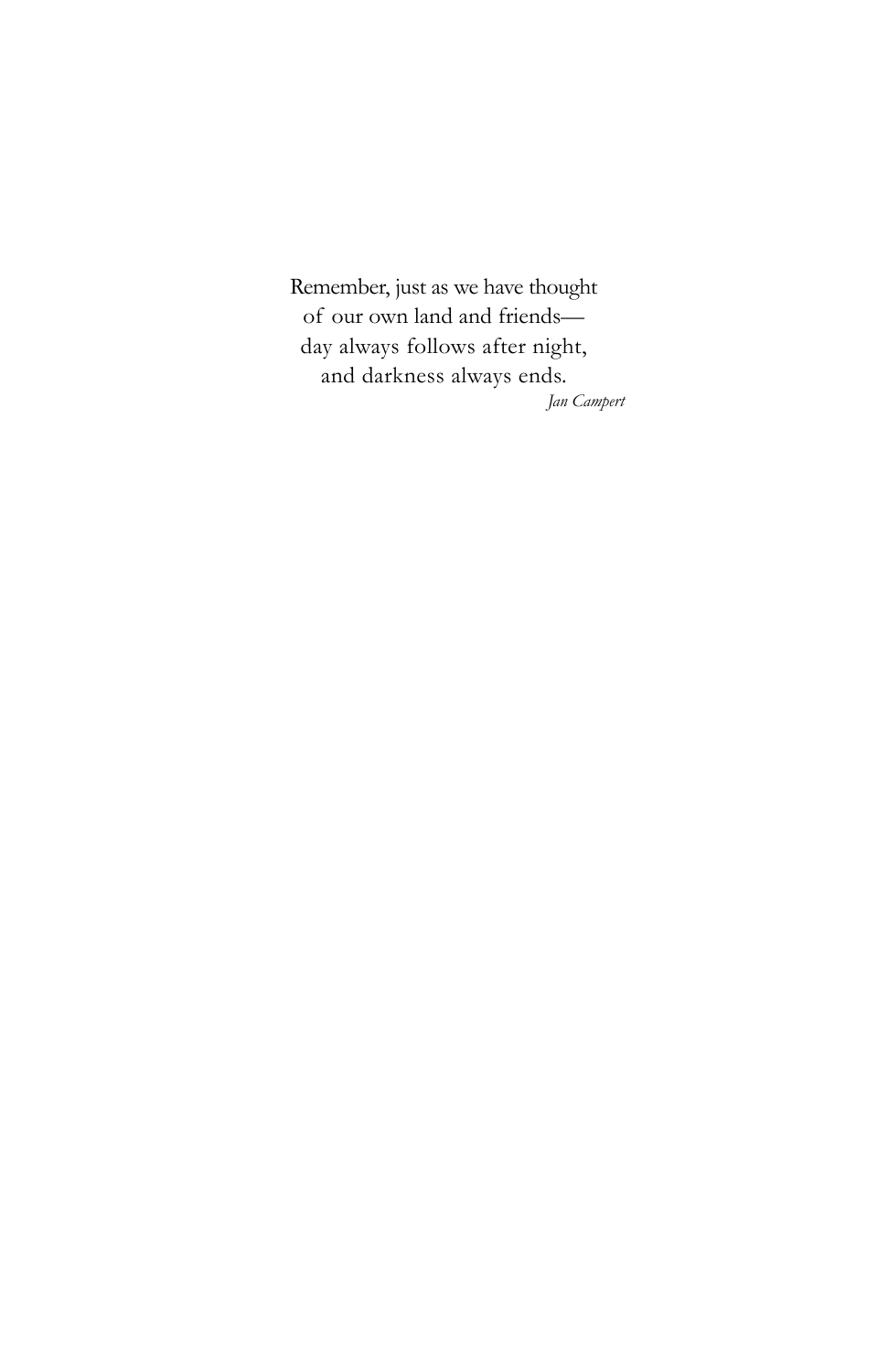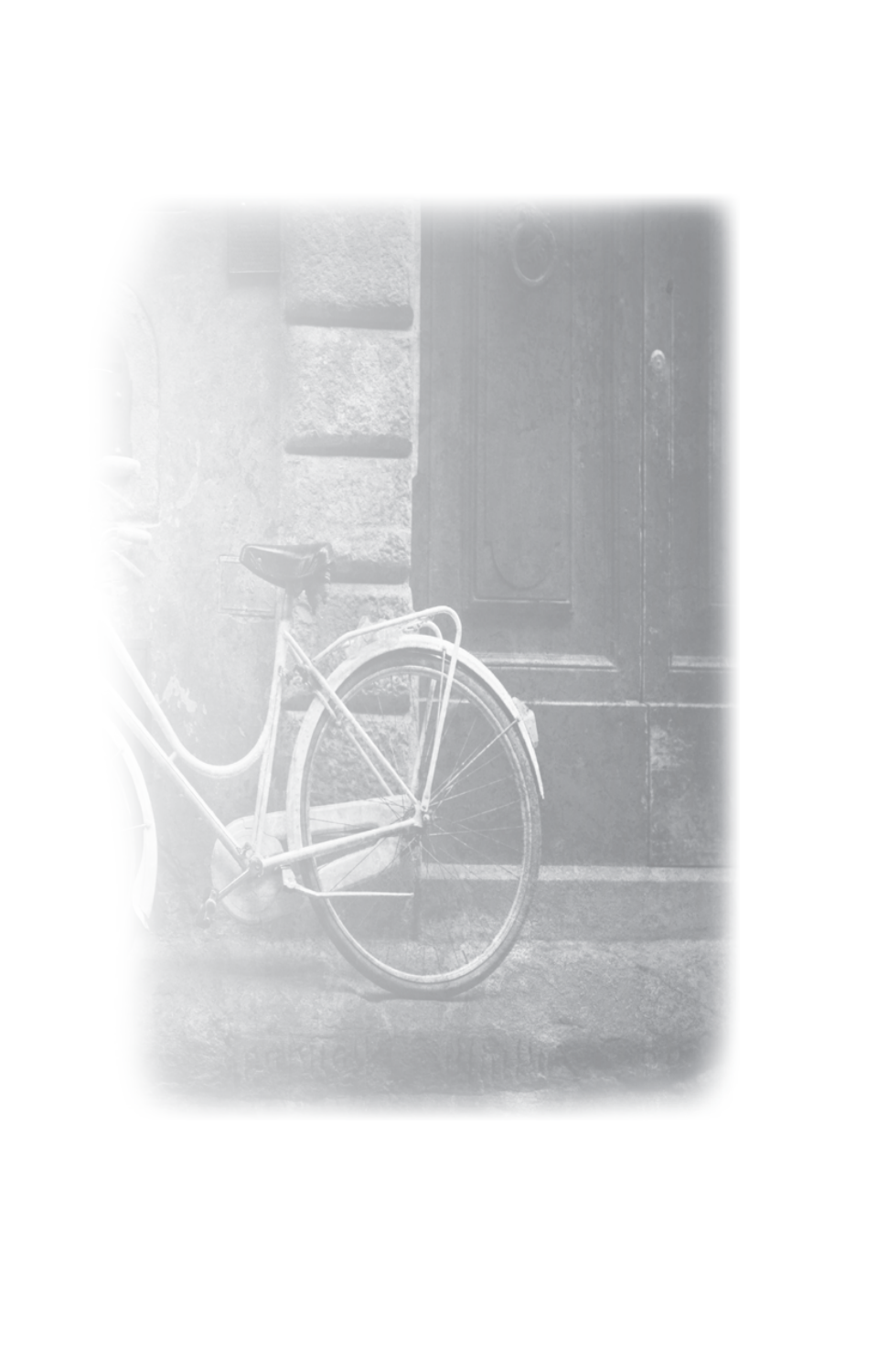

### The Hague—1938

s far back as I can remember, my father ran a prosperous interior decorating business, with many people working for him making drapes and lace curtains, as well as hanging wallpaper and doing upholstery. He did a good deal of contract work for wealthy and important people in the Dutch city of The Hague.

But when I was nine years old, in 1929-30, a severe depression hit the Netherlands, just as it did the rest of Europe and America. At a time like that, no one can afford extras and accessories; people buy nothing beyond the bare necessities. The depression left our family with little income—so little, in fact, that it looked like I was not going to be able to go on to university. I wanted to, of course, and all my teachers wanted me to go on; but Father said I could not. After all, he said, I was just a girl.

That was the only time I remember my mother and father actually quarreling. Mother felt I should go on, but Father said no—it was too expensive, and, after all, my brothers *had* to go to university. I'd probably just get married anyway. Mother fought very hard, but she lost.

I had always been a tomboy. When my sister was sixteen, she loved to wear high heels and have her hair just so. But when I was that age, wherever I went, my hair was always a mess. I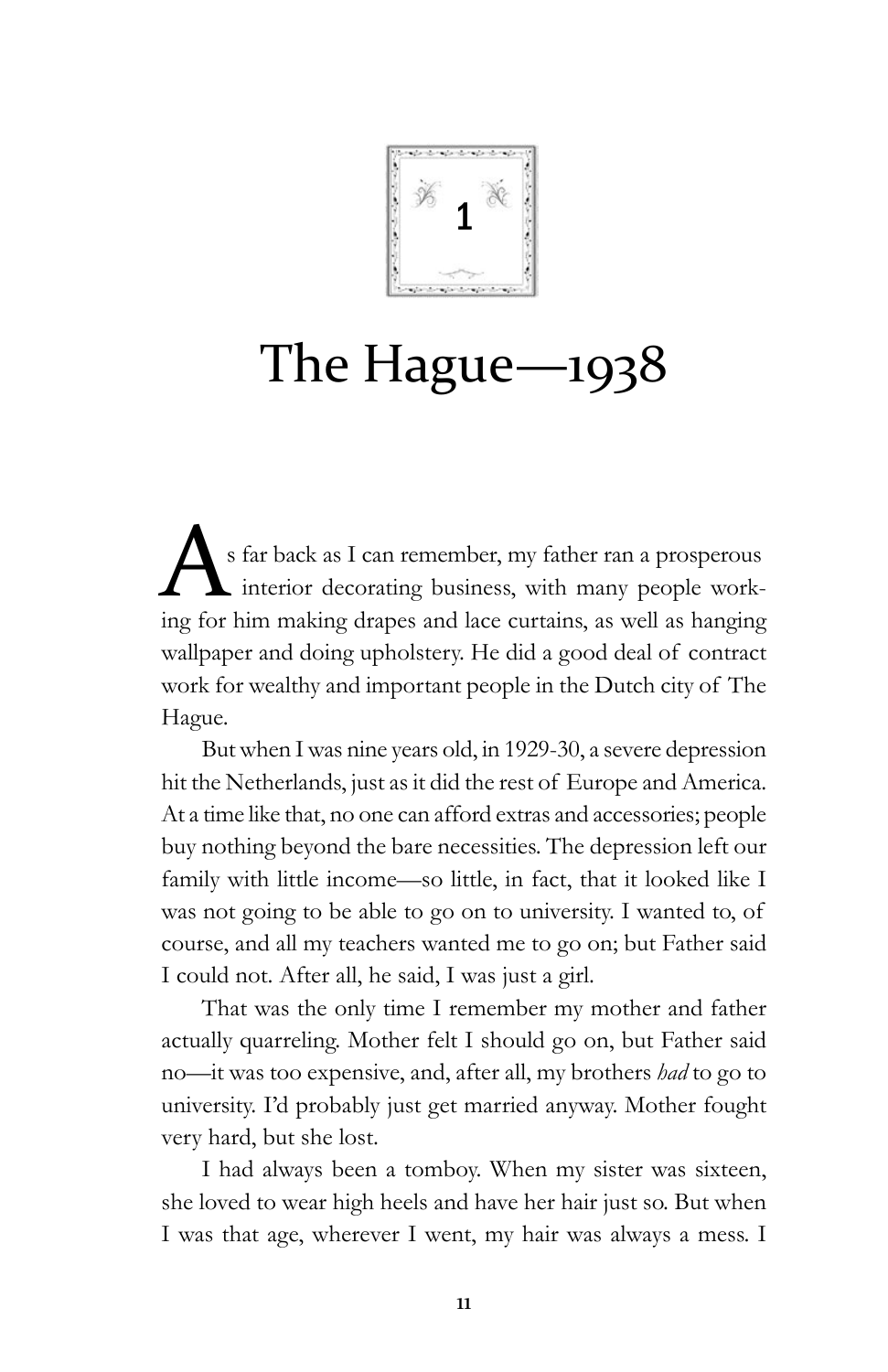loved climbing trees and having adventures out in the country. My brother Albert and I and our friends used to pedal our bikes outside The Hague to little villages and farms, out to where we found pastures with *sloten*, those little brooks and moats that are still there today.

Sometimes on the *tweede Paasdag* (meaning "second Easter day," or "second Pentecost"), the Monday school holidays after

important religious holidays, we'd go out into the country and climb trees and jump ditches. Some of those sloten were quite wide, and of course eventually we'd fall into the water. That was part of the fun of it, and I loved it.

My sister would plead with my mother. "Don't let Diet do that," she would say. "She should be much more ladylike."



Diet, as a young teen

One day in 1937, Mr. Reitsma, a man from our church (the *koster* as we called him in Dutch—the church janitor and bookkeeper), spoke to my parents.

"I have an old friend whose name is Jilt Sietsma. One of his sons has found a job here in The Hague at Shell Oil. This son can't pay much, but he needs a place to live."

Father looked over at Mother, because he left those kinds of decisions up to her.

"I thought of the Emans," Mr. Reitsma went on, "because you are such a nice family. Could you maybe take this boy in—at

least until he finds a place to live?"



Fanny, Diet's older sister

My mother wasn't taken with the idea, at least at first, but besides being the decisionmaker on these types of matters, she had a big heart.

"This boy is the oldest of a very large family," Mr. Reitsma said, "and it's a very sad story because the mother just recently died."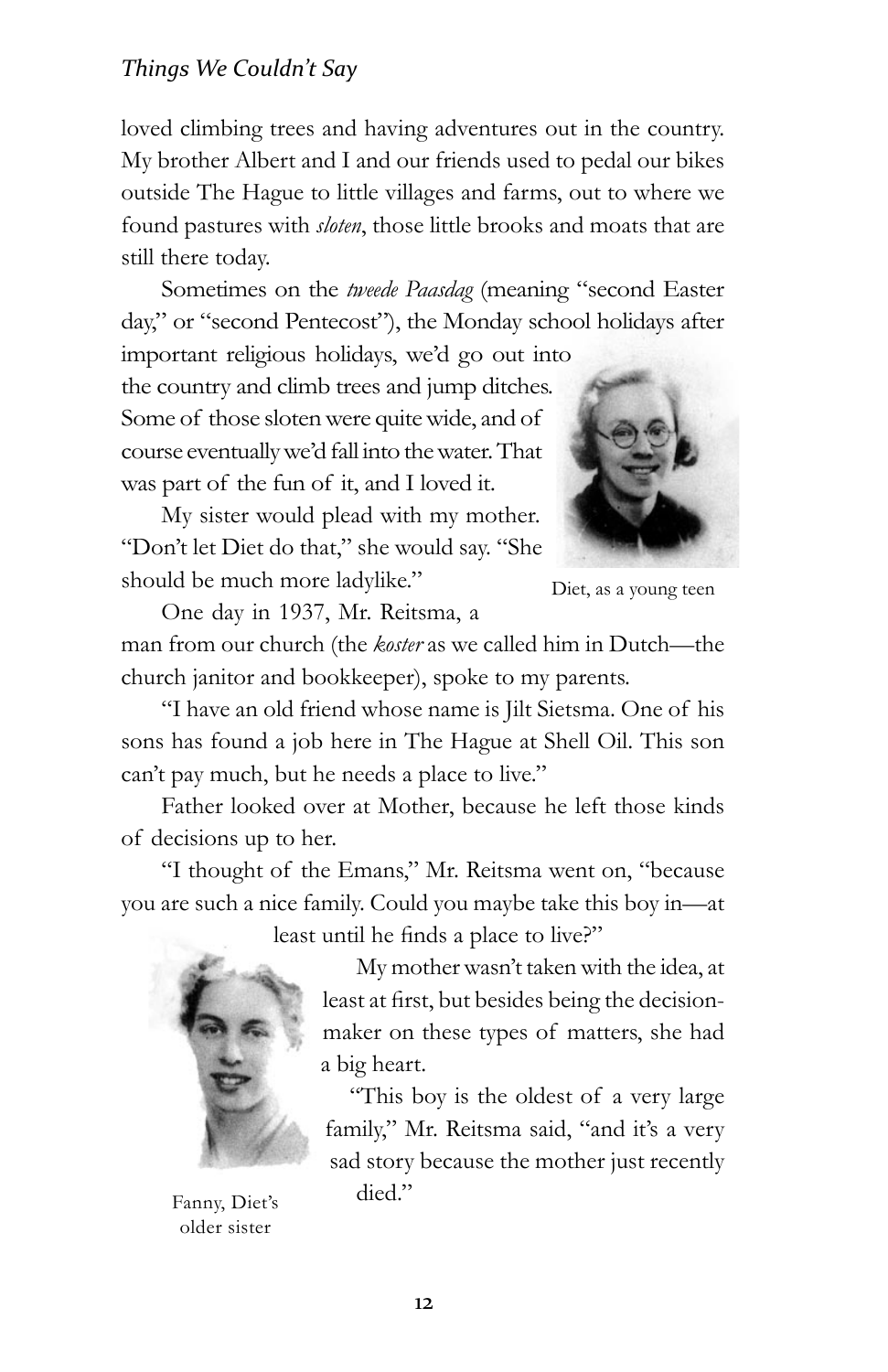Immediately, my mother's heart melted. "I can't take a boarder right now—my life is too busy," she said. "But I can take another son."

I was seventeen at the time, the third child of four in the Eman family. My sister Stephana, whom we



Diet's parents

called Fanny, was the oldest at twenty-five. My brother Arjan—a very old Dutch name—was a year younger than Fanny. Then came the *kleintjes*, the little ones, me and my little brother, Albert, seven and eight years younger.

I personally didn't like the idea of another family member at all. We were a very happy family, and it seemed to me that having this strange guy in our house, a young man only a year older than I was, was nothing to get too excited about.

Hein Sietsma was his name, and he had been born in the town of Marum in Friesland. At the time he came to live with us, his father was the principal of a tiny Christian school in Holk, a place that was hardly a town at all—a little farming community just outside Nijkerk, Gelderland. When I was young, country places like Holk and Nijkerk seemed to me to be an entire age



Diet's brothers—Albert (l) and Arjan (r)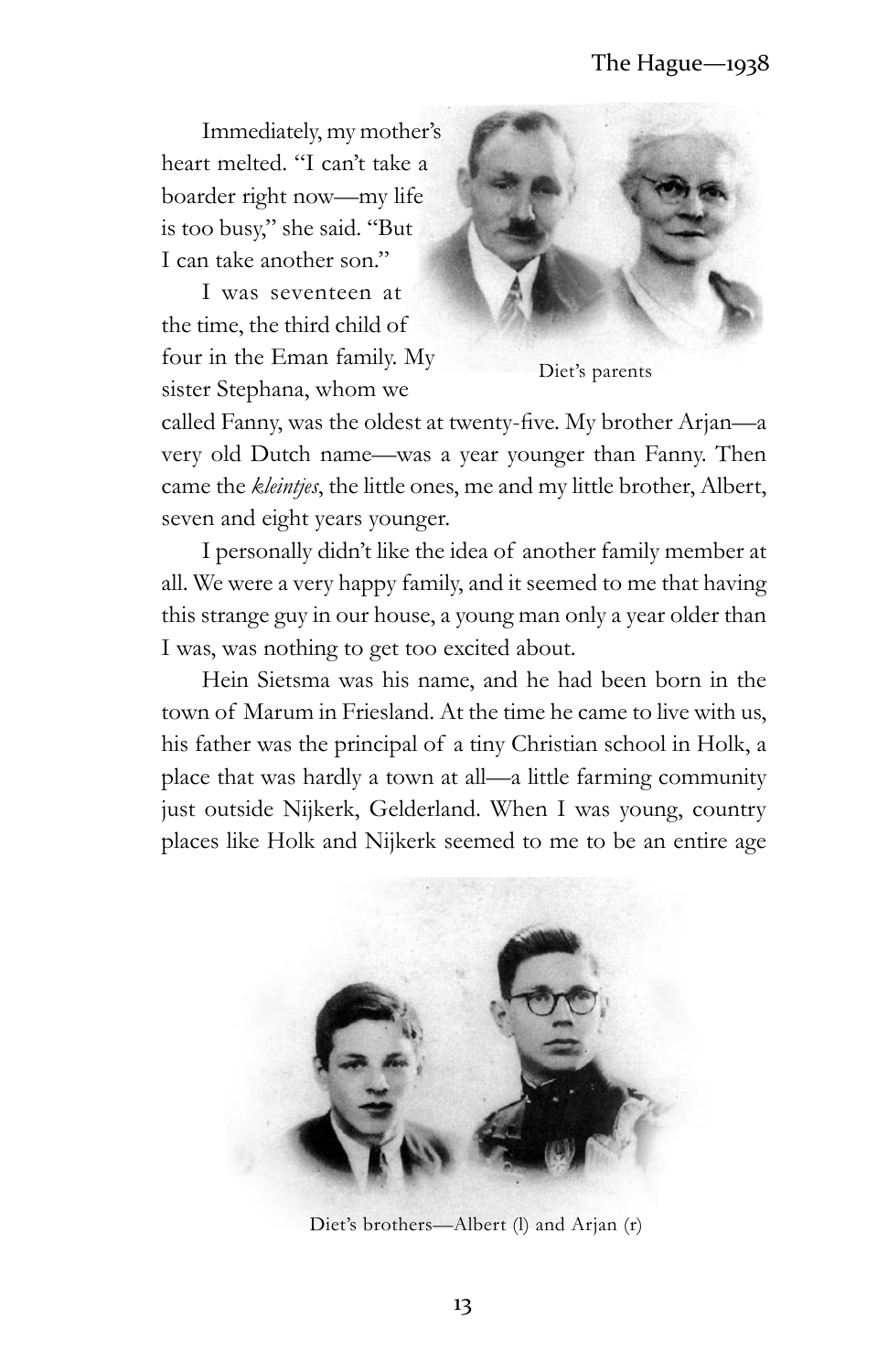away from life in the city, in The Hague, where my family and I had always lived.

I even disliked the name *Hein*. To me, it was some kind of backward farmer's name—something like "Old McDonald." I was studying Spanish at the time, and I loved Spanish names like Ramon, for example. Wouldn't it be something, I thought, to fall in love with someone named Ramon? But Hein! Ach, a person named Hein in our home—and a male on top of it!

When my parents told me he was coming to live with us, I threw a fit. "I hate this," I told them, "and his name is Hein, of all things!" I was sure he would be a regular Frisian bumpkin with freckles and red hair.

When this Frisian farm boy came to live with us, we put him in the study at the front of the house. In the Netherlands we had a kind of bed that I've never seen in the States, something called an opklapbed, a spare, wooden bed that appeared to be no more than a bookcase. It was very long and had curtains over it. When you opened the curtains, you flipped the bed out from the wall and laid it on the floor. So, naturally, this new member of our family slept in the opklapbed.

Shortly after Hein came to live with us, I discovered that he was actually a pretty nice young man. But I had to stick to my guns. I had made it very clear to everyone that his coming to our house was an invasion. I tried really hard not to like him—I really did. And having him there among us did indeed alter our ways a bit.

We didn't have any real bathrooms with tubs and showers only sinks. Sometimes, in a rush, we had to wash right in the middle



Diet and her parents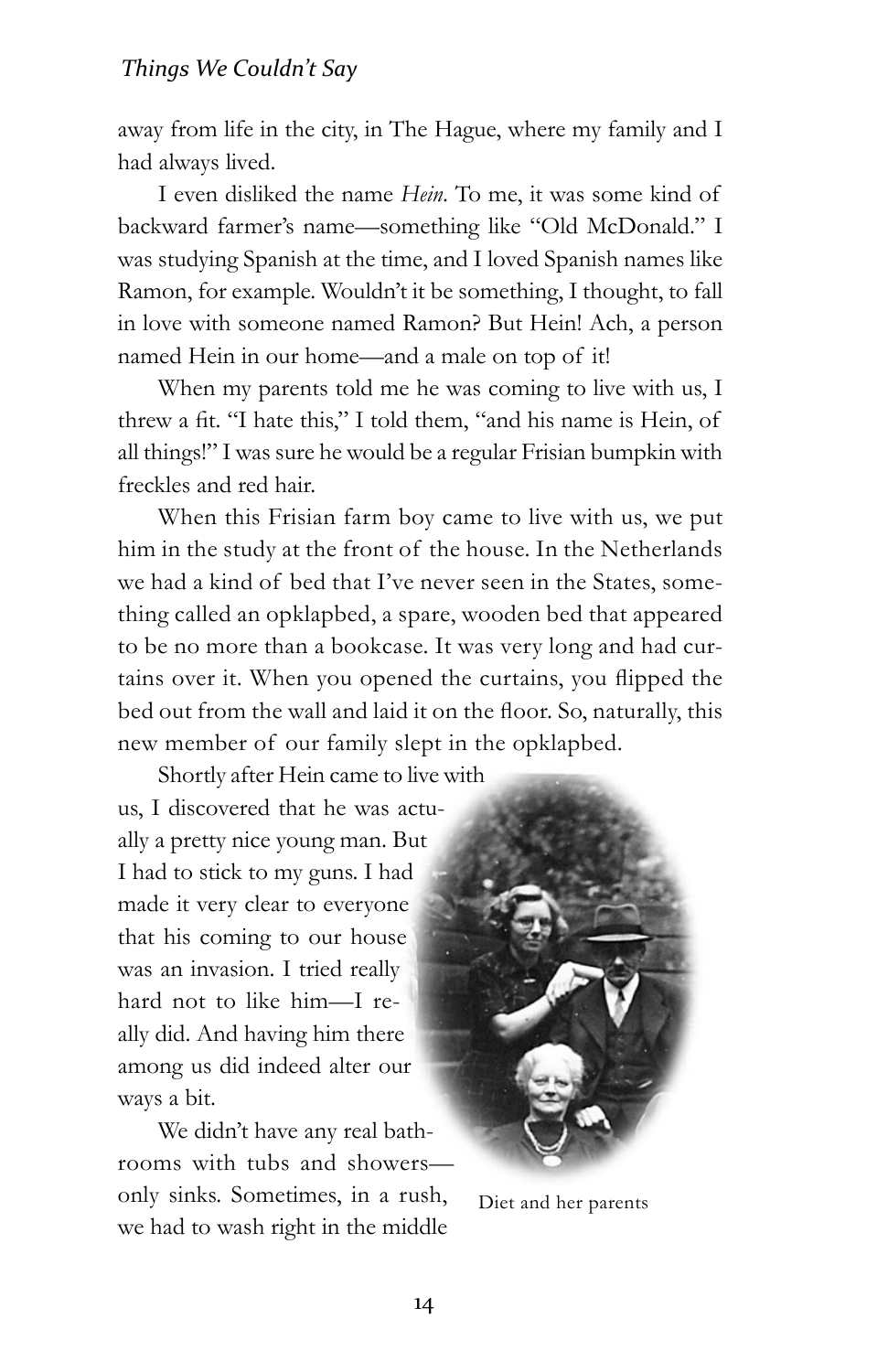of things, in the kitchen sink. Washing in public like that simply had to be done at times, just so everyone could make it to school or work on time. I'd run to the kitchen with little more on than my underwear, and I'd wash in the sink. With just our regular family there, my brother wouldn't even see me, if he happened to pass.

But when we had a strange fellow in the house, I couldn't do that anymore. Every morning I had to wait until I could wash up in my father and mother's bedroom, where there was a sink and I could wash in private. Every morning I had to wear a gown, once Hein came. So to me, Hein's becoming a member of our family—as my mother put it—meant making big changes. Nothing was ever the same again.

Hein worked at Shell Oil during the day, and he studied at night because he wanted to learn French. He had meals with us, and he went to church with us, and to the *Jongelingsvereniging*, the young men's society, where he met a whole bunch of new friends. In fact, once he started living with us, our house was always full of people. I had my friends, of course, and my brother Albert had his friends, and now Hein brought in a lot of new friends. We had a piano and an organ, and Albert, who was very musical, played the cello. (He always wanted to play music professionally; indeed, he was in an orchestra and played beautifully.) All of us would sing together, and it was a wonderful time. That time before the war, our house was always full of young people, full of happiness.

It was also 1937, when I was just seventeen, that I took my first job at a bank in the middle of the oldest part of The Hague. I had two really good friends, Rie and Jet, and on Saturdays we always went biking to the dunes along the coast or someplace out into the country. Rie and Jet, like me, were tomboys. We were still kids, and we did the craziest things.

The first time Hein asked me to go out biking with him on a Saturday, I said to my girlfriends, "Guess who asked me to go on a bicycle trip?" They just roared with laughter when I told them.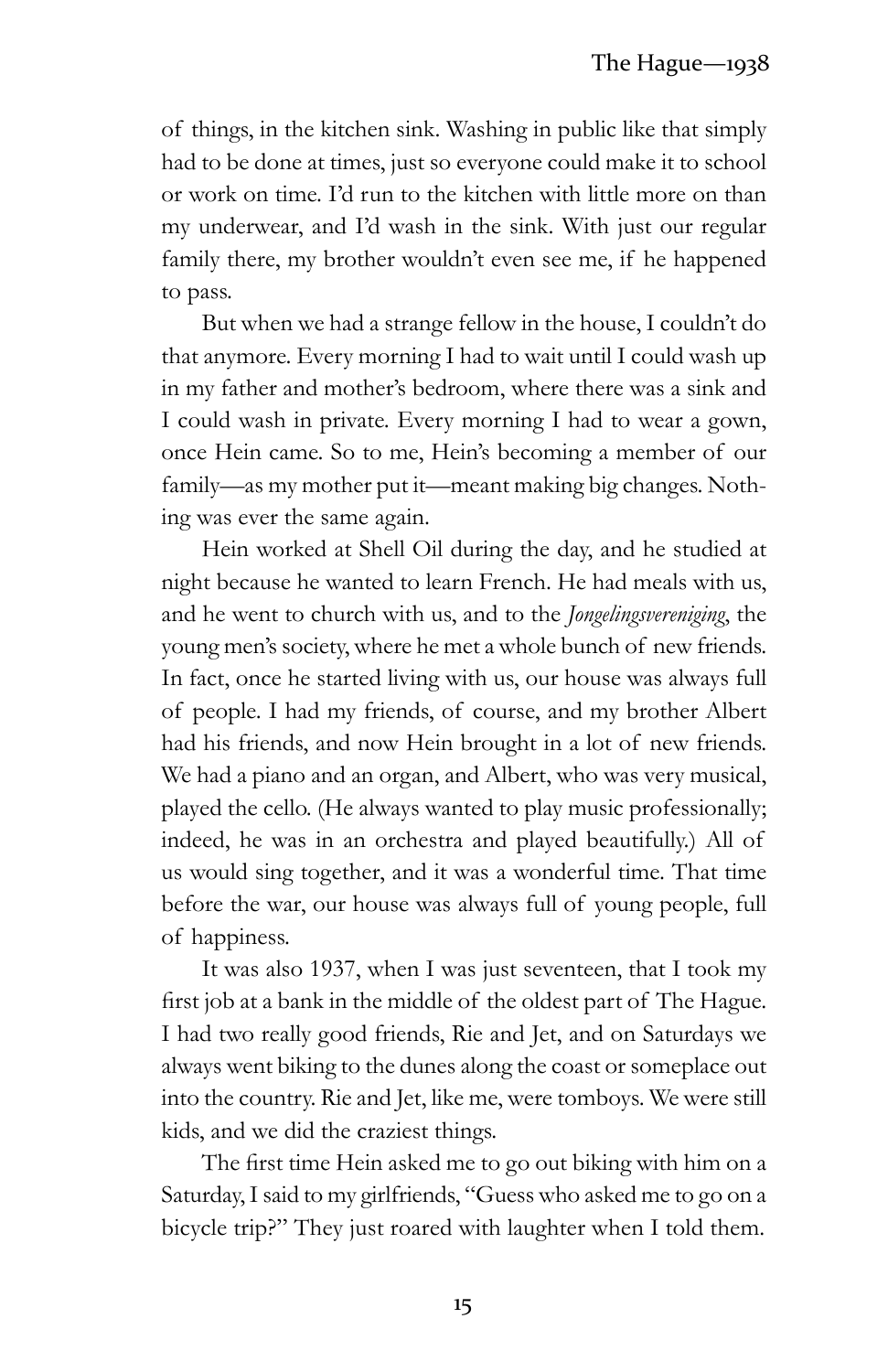"What did you say?" they asked.

"Why of course I told him no," I said, almost as if offended by his having asked.

And the truth was I didn't want to go with him. Why should I, when every Saturday I was having so much fun with my own friends? Besides, I certainly wouldn't have admitted that I rather liked him, not after the fit I'd thrown when my parents announced he was moving in. I couldn't admit *that* for a long time.

But one Saturday afternoon in 1938, when my girlfriends couldn't go, I decided to take this Hein Sietsma up on another one of his invitations to go biking. So we went, the two of us. And we talked and talked and talked—which is something everyone did when biking in Holland: ride along for miles and talk.

"So how was it?" Rie and Jet asked when I saw them afterwards. "What happened?"

"Boring," I told them,

And it was. With the girls I did crazy things. But Hein was a year older than I was, and he was obviously much more mature. With my girlfriends I climbed trees, jumped ditches, and had tomboy adventures. This date with Hein had been really low on adventure: it was dull, really; all we'd done was talk. Okay, he was a nice guy. But at that time of my life, I told myself, if I had to choose how to spend my Saturday afternoons, I would much prefer spending them with my friends.

Much later, my mother told me that Hein had spoken to her about me, had asked her what he could do to interest me. She had told him I wasn't ready for the kind of thing he was ready for; I was just a girl who thought real excitement was running in the woods and jumping *sloten*. I was certainly not interested in boys, especially those who did nothing more than ask boring questions. He told Mother he was crazy about me. "But it's like she doesn't even see me!" he said.

"Just slow down a bit," my mother told him. "Diet is not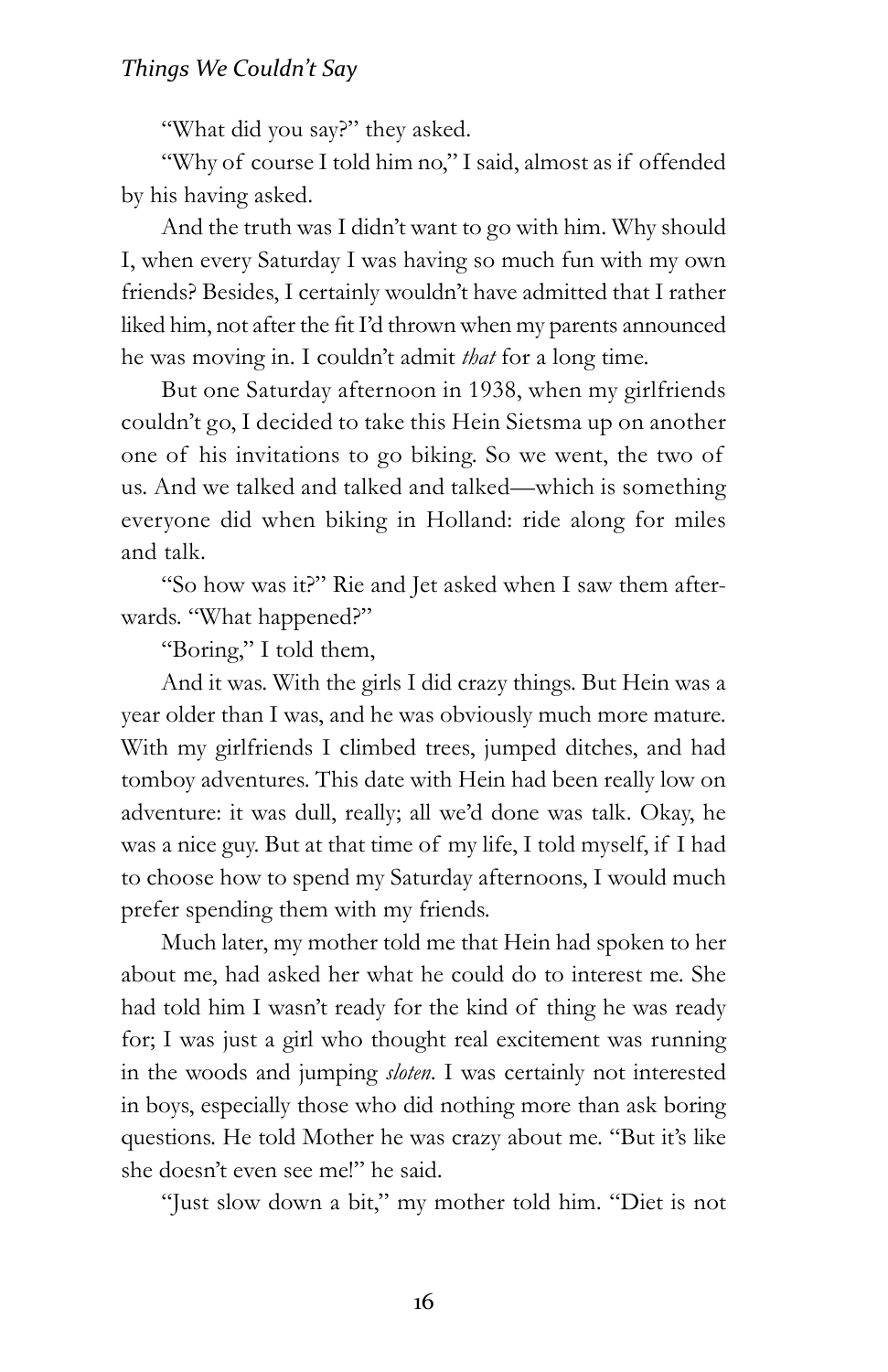ready for this boyfriend business. Be patient," she said, or words to that effect.

Of course, she didn't tell me any of this at the time.

Hein came to live with us at the end of 1937, and for a long time he just observed me, I suppose. I was eighteen when I went biking with him for the first time. And then, after a year or so, he moved out of our house and in with some friends. Suddenly I missed him, though I never admitted it to anyone. All the friends still came over to our house, but soon Hein was gone for good. He had been drafted into the Dutch military service. It was a time when the whole world we lived in, so innocently full of happiness and children's games, had become, suddenly, much more dangerous.

Everyone was being drafted. Hein was sent to Deventer, on the IJssel River just south of Kampen, not far from the German border. When he was there, I realized how much I cared about him. I realized I loved him. I figured it out when I knew that if something happened to him, I wouldn't know how to handle

it. He had tried to tell me he loved me in his own way, but I hadn't paid any attention before the threat of war.

Hein would write my family from Deventer, and every family member wrote to him individually. But when I read his letters, I could feel the way he was reaching for something from me in particular, something to hold on to.



Hein, about 18 years old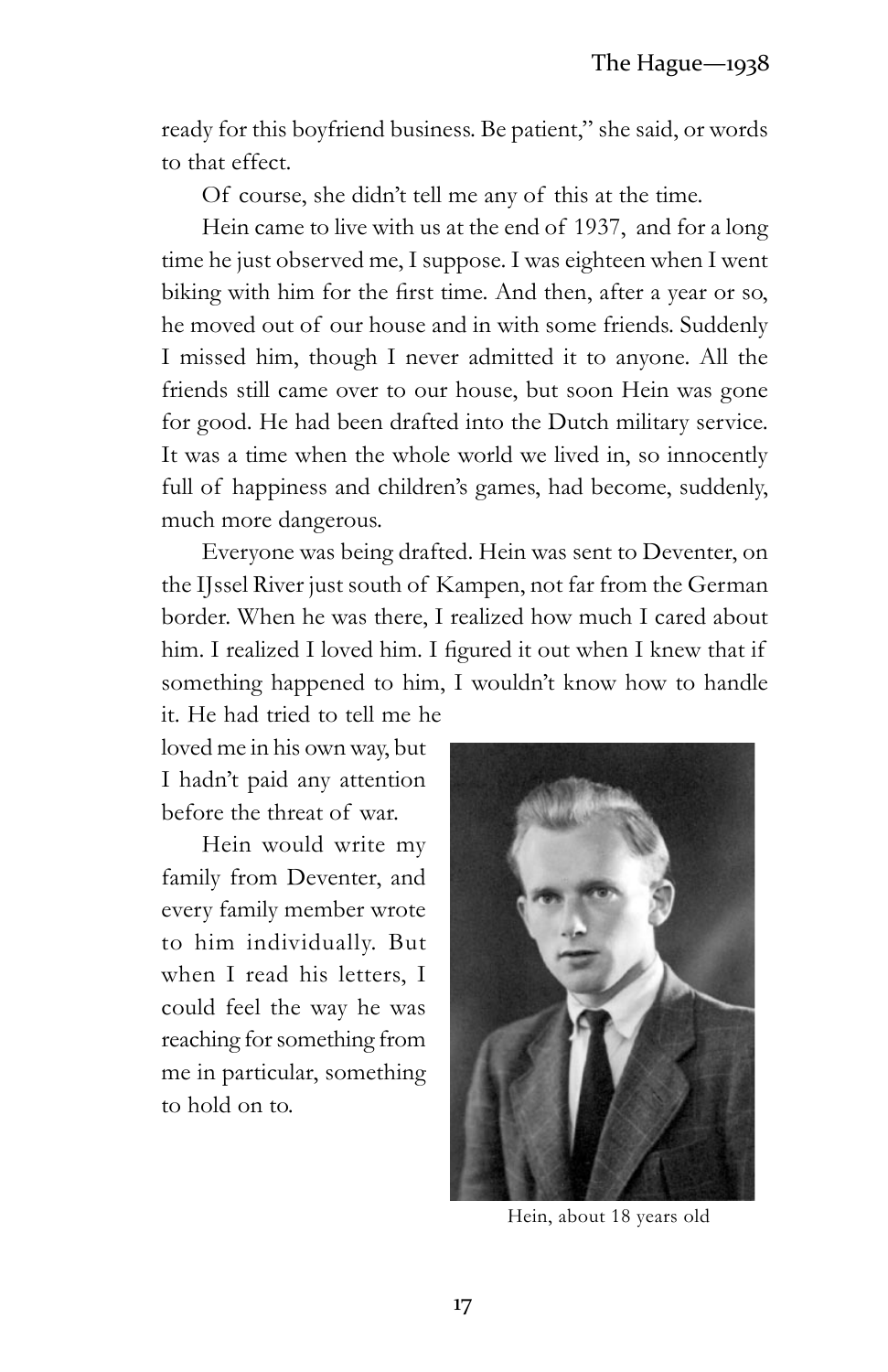#### **ೲೲೲೲೲೲೲೲೲೲೲೲೲೲೲೲೲೲೲೲ**

 *December 13, 1939* 

This morning I traveled from The Hague to Nijkerk, on leave. I don't know what to think of Diet. I had intended to talk a moment very seriously with her, all alone, while I was going to look into her beautiful eyes. That moment did not come.

Partly, she is a riddle to me. Next time better! A woman is sometimes a riddle. Diet is a tomboy, and mischievous.

 *from the journal of Hein Sietsma* 

All of the Netherlands was afraid in 1938, afraid because we could see what kind of power Hitler had already amassed. He had taken Austria when so many people thought he never would. We all believed England and France would certainly act at that time, but they didn't. When Hitler took Poland, we all understood that danger was on its way. We didn't know for sure when it would come, of course, but we could not deny our fear that something bad was about to happen.

When there is danger on your doorstep, you want to act almost like an ostrich burying its head in the sand. We liked to think that what had happened in Austria and Poland could not happen in the Netherlands. Maybe that was the only way to go on with life—denying, avoiding the worst possible thoughts.

I began to realize then how stupid I had been in not paying more attention when Hein was hinting that he loved me. So when I got a letter from him saying that on his next three or four days off he would love to come to The Hague and see me—not just my family—I wrote back immediately and told him, very carefully of course, that his coming to see me seemed to me like a very nice idea indeed.

That weekend, when I went to the railway station to meet him, my heart was nearly out of control. That was when I knew I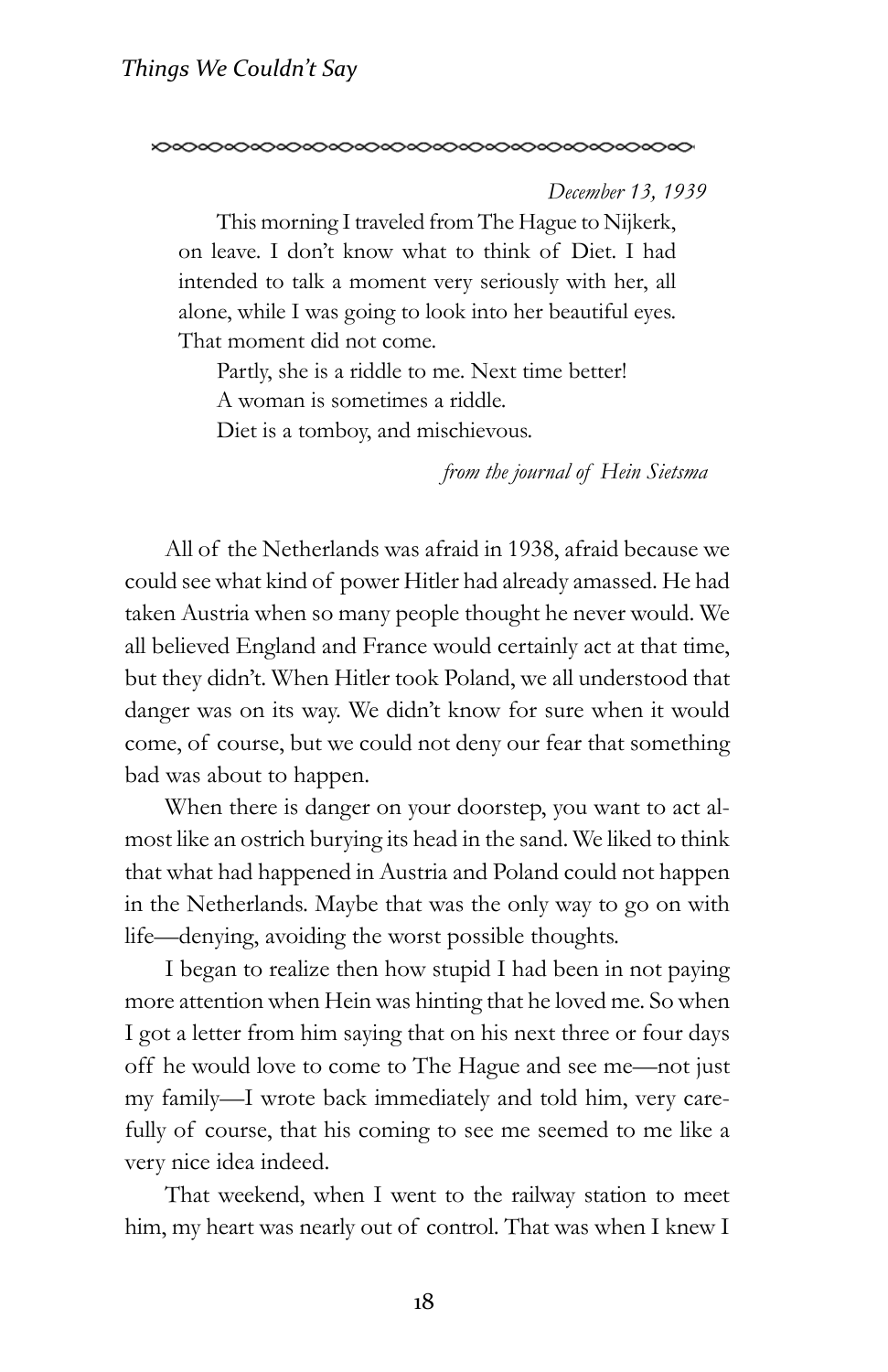was in love with him. By then we had known each other for quite some time, but meeting him alone at the train station for the very first time, I felt as if I didn't want to lose this man, not ever. I knew then that I wanted him to be part of my life, and I understood, just from being with him, that he wanted the same for me.

We had more weekends like that first one, when Hein would come to The Hague on leave. We would talk and talk, and I found out what a really wonderful character he had. He had a great sense of humor. Sometimes we didn't have to say anything at all to each other, just stare into each other's eyes, and we would burst out laughing. But we also talked deeply and could be very serious. Our love grew. That first time we had gone biking together, when I was still a tomboy and Hein still seemed to me to be an intruder into our household, I had thought all his talk was boring. Something changed: I had fallen in love.



Diet, on one of the special weekend bike rides with Hein - 1939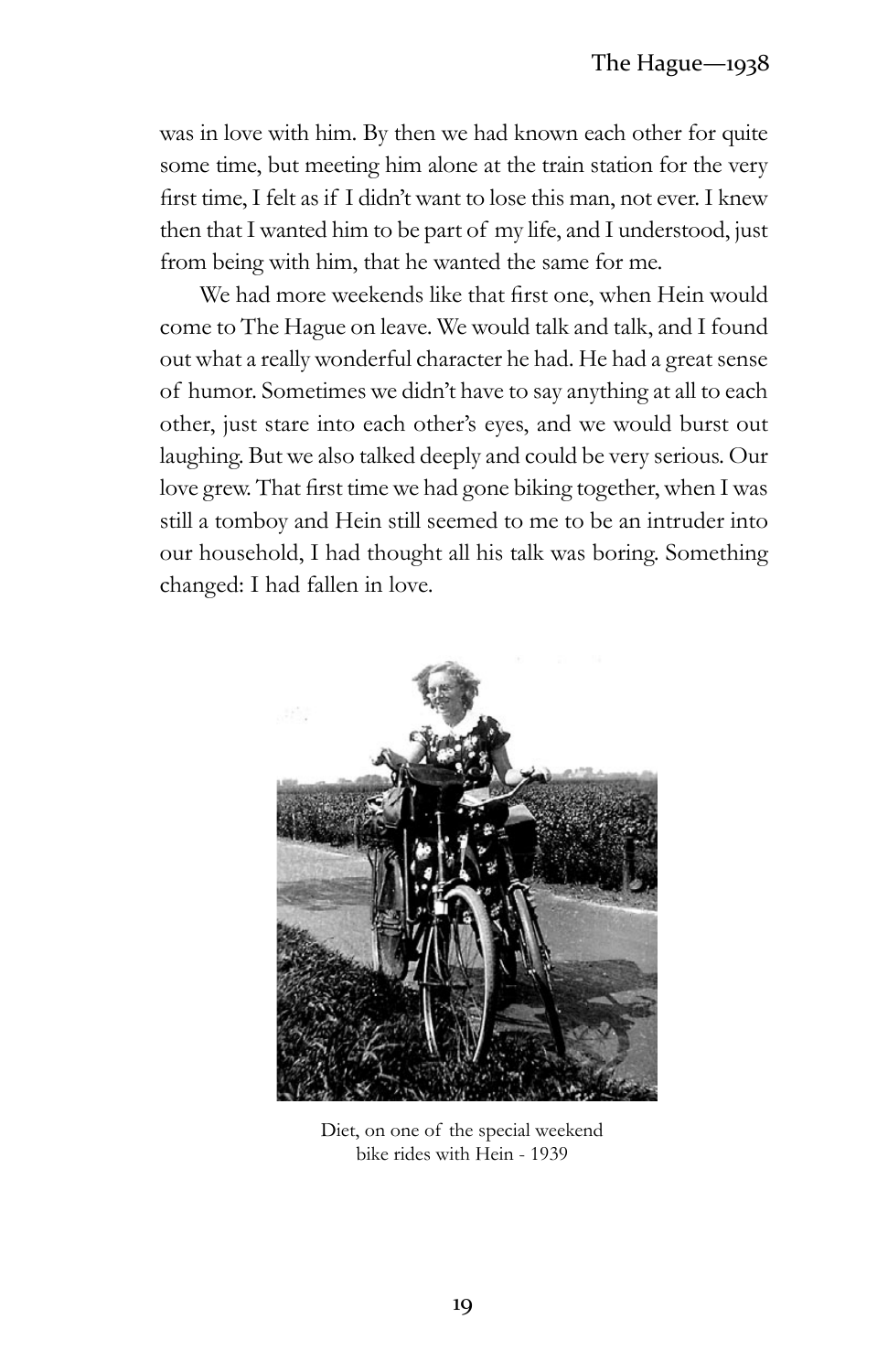There were wonderful long bike rides together. We'd pack a lunch and have a picnic somewhere along the side of the road, at a spot with tall trees and beautiful scenery, somewhere along those *sloten*. We'd sit on the grass and eat our lunch—bread with cheese or peanut butter that we had made ourselves at home and we'd drink our lemonade. There was no ice, of course, but that lemonade tasted wonderful right out of Hein's army canteen. Those were the best days, days when we could still have that kind of fun in 1938. Hein loved classical music, so we would go to concerts. For example, we heard Feike Asma, a very famous Frisian organist; and we always went to the St. Matthew's Passion.

We dated in a way that young people today might think very old-fashioned. Very few Dutch people could afford to be fulltime students at that time—I was taking language classes—so we all had jobs, and in the evenings we would study on our own. Maybe on Saturday nights we would go to a concert or take a walk, if it was nice weather. Maybe we would simply visit friends. On Sundays we went to church and we would sit together; after church we had coffee together and dinner. Those were our dates. Hein loved to play chess and backgammon, and he taught me to play those games. That was our courtship, and that's how we fell in love—quietly but deeply.

My mother and father loved Hein like a son. Mother had a very hectic life—with both my friends and Hein's coming over all the time—but I know she loved all the activity. Whenever Hein got a weekend pass from the service, he would come to our house. This was often in preference to his own home, partly because Hein's father was a very, very strict man. Hein always respected his father, but sometimes he questioned his rather severe ways.

One day my father got a letter from Hein's father, who knew his son was about to receive a three-day leave that began on a Sunday. Hein had planned to hop on the train before church on Sunday morning, which meant, of course, that he would be traveling on the Sabbath. His father asked my father to refuse to admit Hein into our home because he thought Hein's taking the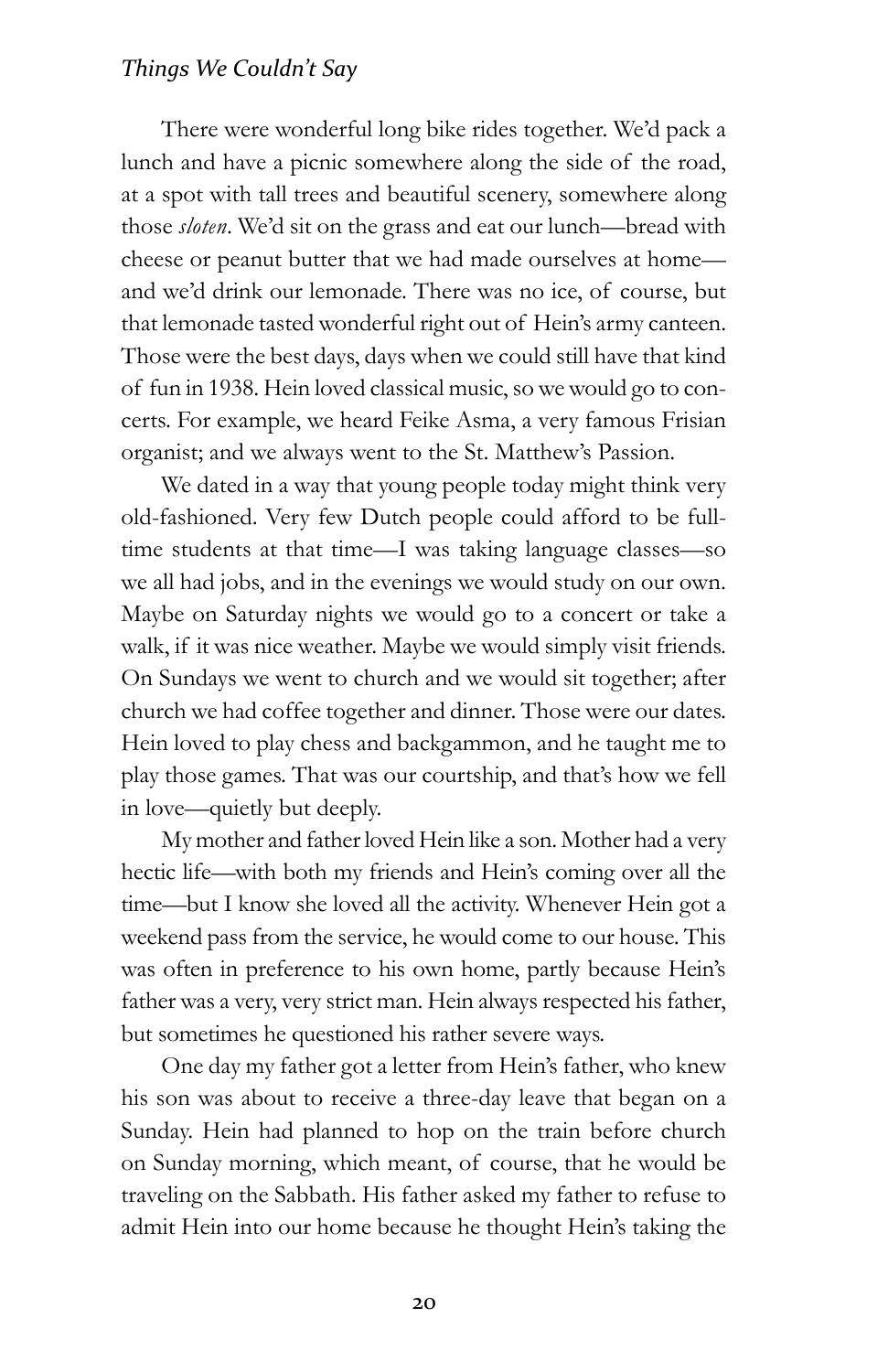Sunday train was sinful. My father wrote Mr. Sietsma back after Hein had spent the weekend with us: "I'm glad your son Hein came to The Hague and spent the day and went to church with us. I would have hated it if he had simply gone to a bar."

Hein was, in fact, often angry with his father. But both of us could also understand his father's ways. He was a man who was very sure of his ways, and he had a very large family, so large that his discipline had to be quite strict.

Hein tried to spread his leaves out so he could get to his family in Holk, but he knew he was never welcome at home if his leave began on the Sabbath. If he had only two days off, he would come to our house first. He knew that otherwise he would waste a whole day just having to avoid travel on Sunday.

We wrote each other very often. What I understand about myself now was that even though I was a tomboy when I was a girl, I was still something of an introvert. Even though I was often willing to be different, I found it very difficult to tell Hein exactly what I felt for him at that time. Maybe it took more courage than I had; maybe it was just something about us and about the time. It strikes me now that I was so very young when all of this was happening.

Hein seemed to find it much easier to be open and honest in expressing his feelings toward me. I couldn't—I just couldn't. Maybe my reluctance was just a part of my own old-fashioned ways: "Don't ever show your feelings," was the kind of forced exterior that is quite typical of the Dutch. Sometimes, I know, I must have seemed to him to be quite cold. But that first time he came to see me in The Hague, when he came to see just *me,* I kissed him. At that moment I somehow knew that what I felt for him was something that was not going to simply pass away. He kissed me too—yes, he did. That was quite an experience for me. It was wonderful that first weekend, and it was just the beginning.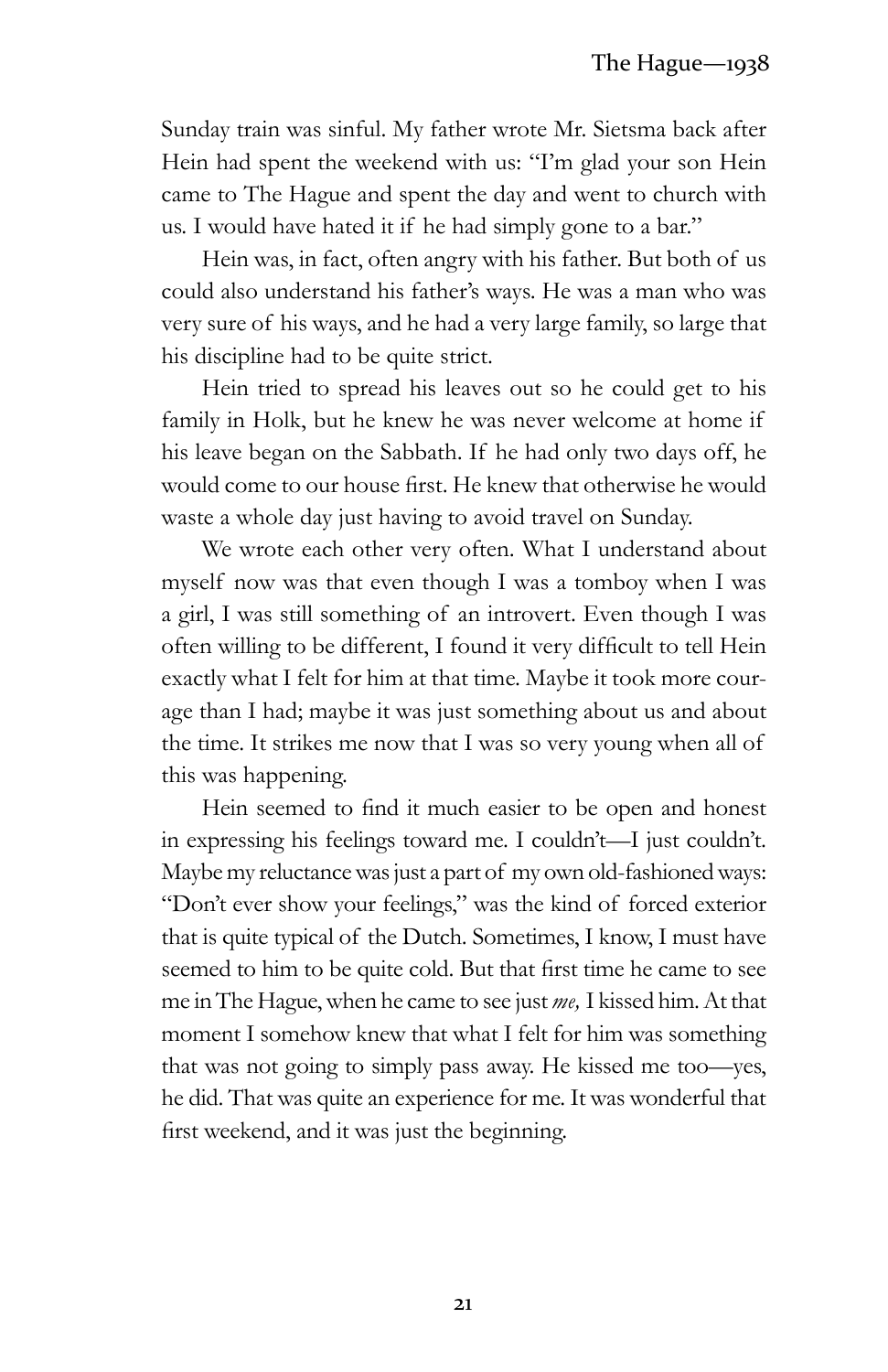**೦೦೦೦೦೦೦೦೦೦೦೦೦೦೦೦೦೦೦೦೦೦೦೦೦೦೦**೦

*November 17, 1939* 

Katrientje is a cute, fresh young girl with red cheeks. Nice to talk to and she knows her place among the "young people." A fun-type, a little tom-boyish.

But Diet has, apart from all these good qualities, also her childlike, simple faith and the inborn quality to see the good in everything. Conscious, or unconscious for her it is: "God is with me and therefore I am happy and try to look for the good in everybody, without pushing myself into the foreground."

Why does she not write? Does she not know that I am aching for a letter, for a word from her?

Diet, are you coming tomorrow?

I want to hold you to my heart and tell you that I love you completely. I have seen that you love me, my all.

*from the journal of Hein Sietsma*



A view of the *Binnenhof*. Photo taken 1930-1939. *United States Holocaust Memorial Museum*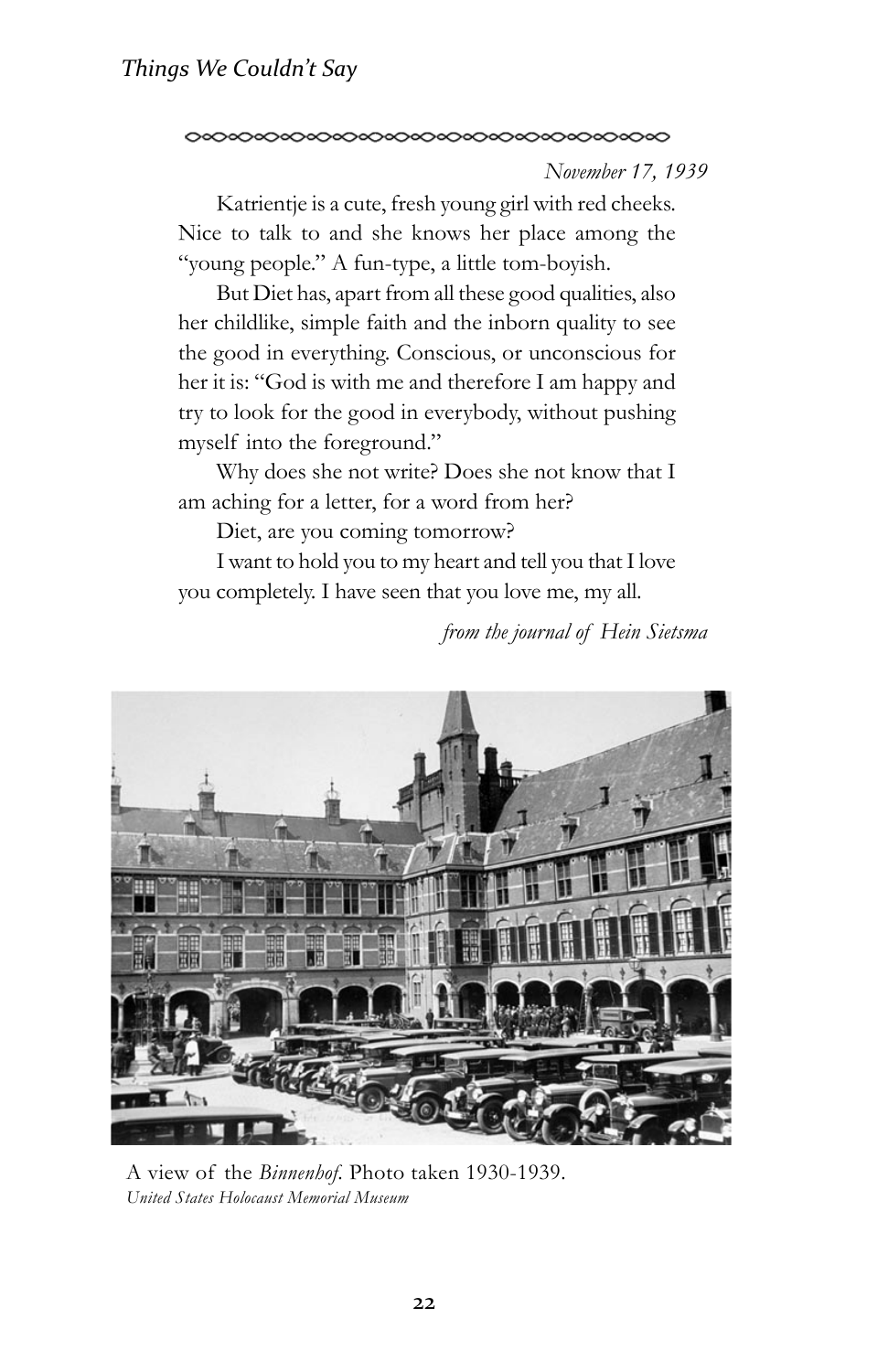It was 1939, and a number of our close friends had also fallen in love by that time. Johan Van Gelder, a friend Hein had met at our church, was engaged. And the other Johan, whom we called "Bram" to distinguish them from each other, was engaged to Nel, another friend. We were all deeply in love—all three couples. The girls loved each other too, and the guys were very good buddies. We had a wonderful world. Nel, Bram's girl, also lived in The Hague. But Johan was from Amersfoort, and so was his fiancée, Fokje. She would come to The Hague some weekends to see him, and often she stayed with us. My parents' house was like a hotel: one weekend it would be this young man or woman, the next someone else.

```
೦೦೦೦೦೦೦೦೦೦೦೦೦೦೦೦೦೦೦೦೦೦೦೦೦೦೦೦
```
*November 20, 1939*

Birthday of Mr. Eman. Yesterday afternoon to The Hague. Made my own leave permit. Was at 4:30 p.m. in the Malakkastraat. Bram was also there. With Bram we went to pick Diet up from church. Diet and Rie don't see us. We pass them and turn around and follow them. Still they don't see us.

I hook my arm into hers.

*from the journal of Hein Sietsma*

وتنحه واستحدثته والاحتصار المتحدود

*November 1939*

Sunday I had a big surprise. When I walked home from church, all of a sudden Hein was walking right next to me! I did not know what I saw!!

 *from the diary of Diet Eman*

In the Netherlands, the fifth of December is called Sinter Klaas, and on that day we all make presents—sometimes silly, sometimes not—for our close friends and family. Once when we were swimming in the ocean, Hein had noticed that I was scared stiff of jellyfish. When the wind blew from a certain direction,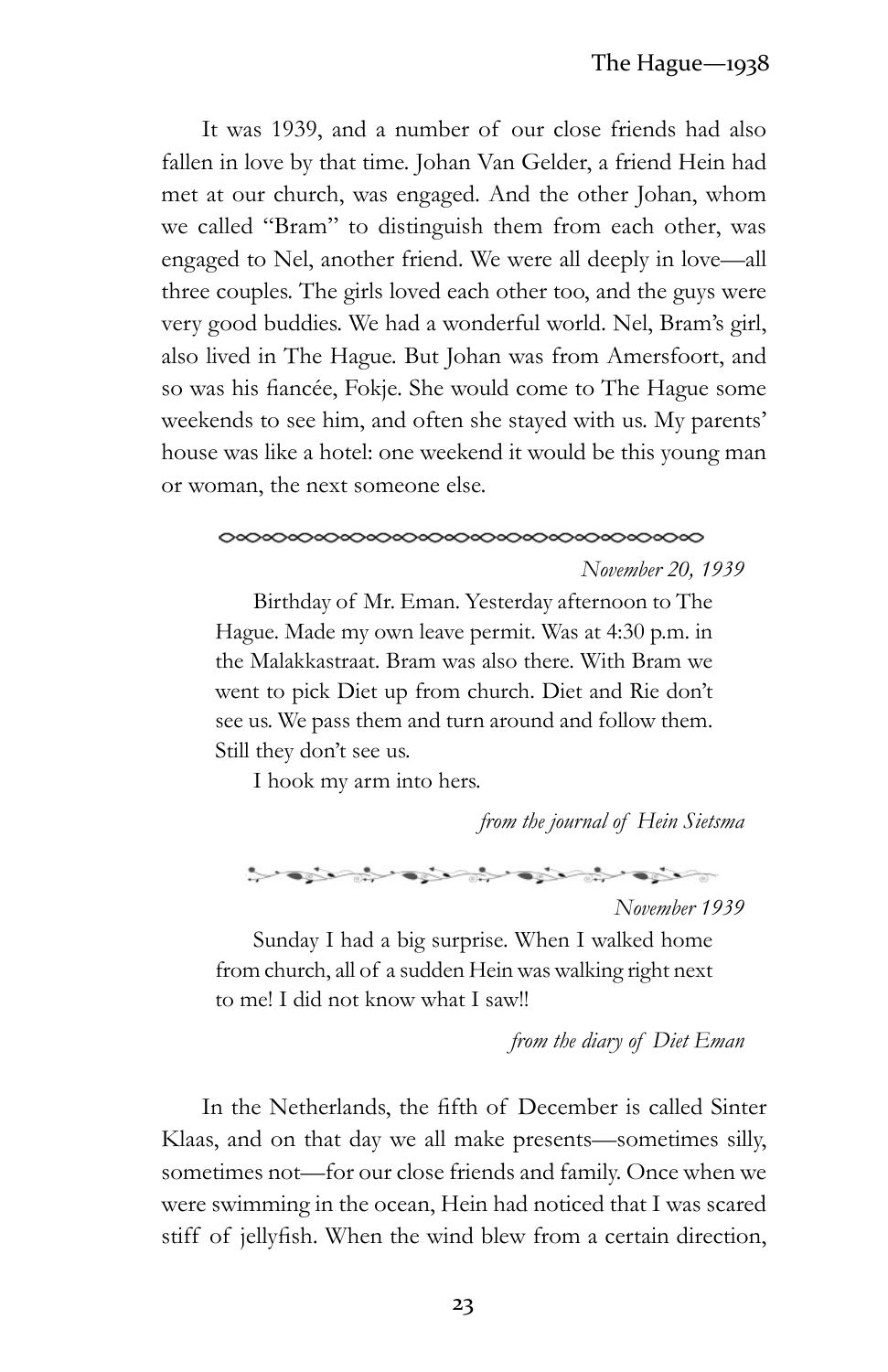hundreds of ugly blue jellyfish, it seemed, would come storming out of the sea. Some were huge, and they had horrible stinging tentacles. I was paralyzed with fear.

At the next Sinter Klaas, I was given a big wooden box; the note attached announced that it was a gift from Neptune, King of the Sea. In it was a big blob of jello. Hein had made a big blue jellyfish, and in the middle of that blob was a little bottle of my favorite perfume, *Maja*. He was a sweetheart, so often playing tricks like that. Sometimes when I went to bed at night—in those days you rolled your nightie under your pillow—I would grab my nightie and something would roll out, a box of perfume or an apple or something. He loved to play those little surprises, and they were always thoughtful.

We were all supposed to write poems to accompany our Sinter Klaas presents. Hein wrote a beautiful poem with that jellyfish present, a note that described how Neptune wept because I had been so afraid of one of the little creatures of his kingdom. I'll never forget it.

My sister was a young woman who liked high heels and hats and all such beautiful ladies' things. The guy she was dating was at our home one Sinter Klaas when everybody had a present for somebody. The rule was that the giver was supposed to wrap it up and write a poem, and the recipient had to read that poem aloud, whether he liked what it said or not. Sometimes, if one had a little habit that others found humorous or annoying, that little habit was likely to show up in the poem. But what was written was always playfully done, not something to make anyone furious. The gift might be just a little thing, but it was always wrapped deceptively in a big box, wrapped time and time again. Sometimes it had other people's names on each separate wrapping: on the outside the gift might say it was intended for Fanny, but once she opened the outside paper, she'd discover the next layer would say it was actually intended for Hein; then he would open it and say, "It's really for Father."

That year my mother had bought a beautiful lace brassiere for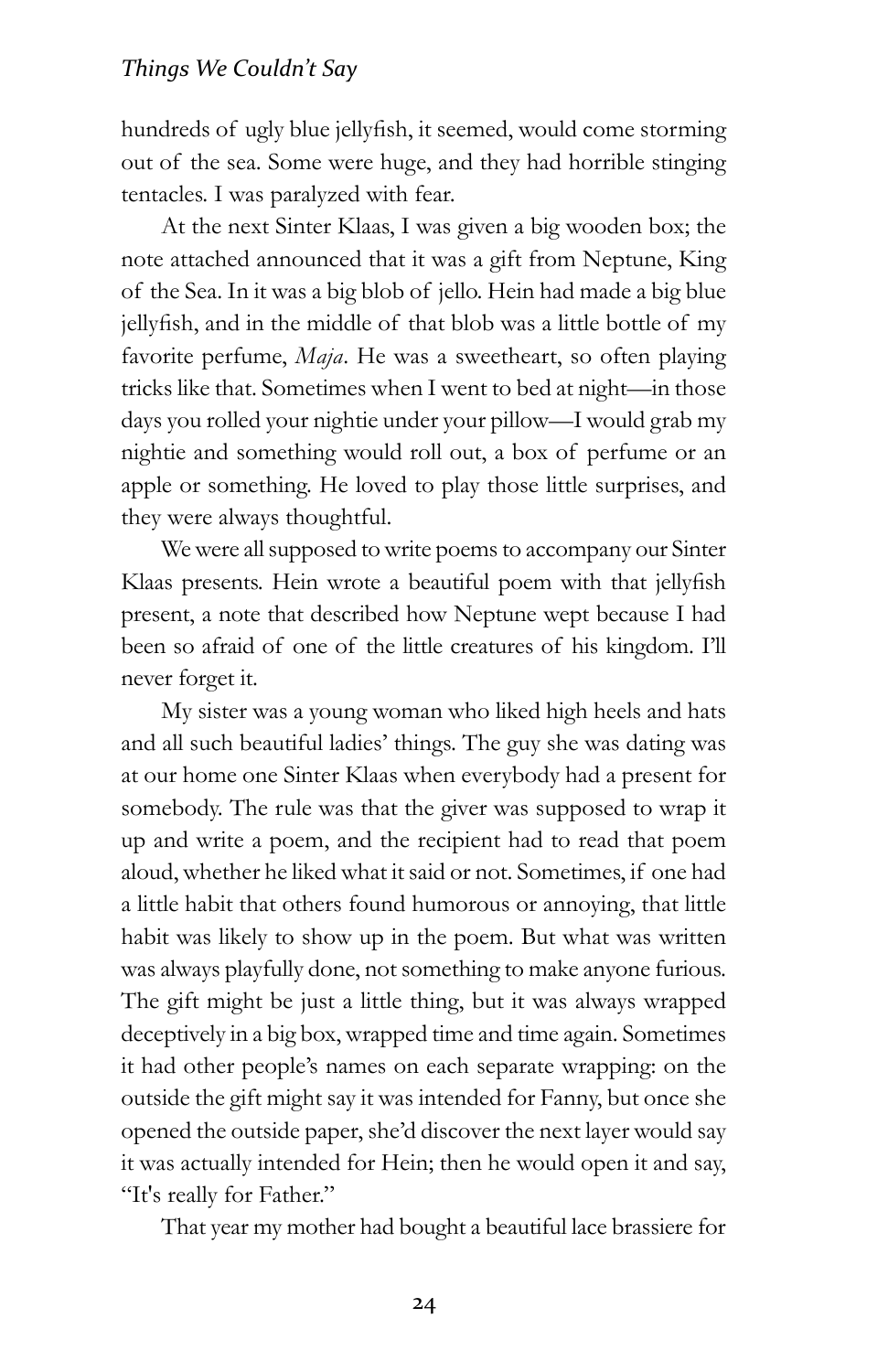Fanny, who loved lace. Now a bra was a very private thing in those days. But Mother always got mixed up when she wrapped things, so that present ended up—where would you guess?—right in the hands of my sister's new boyfriend. This young man was what we call in Dutch a *droogkomiek*: he had a very dry sense of humor. He opened the package, held up this beautiful lace bra, and said in a flat tone, "Ja, what am I supposed to do with this?"

```
೦೦೦೦೦೦೦೦೦೦೦೦೦೦೦೦೦೦೦೦೦೦೦೦೦೦೦೦
              December 5, 1939
```
Went on leave to The Hague last Sunday. The English church.

Yesterday we celebrated Sinterklaas.

Afterward in Diet's room. She was so beautiful: I don't think I ever saw her so beautiful.

When she says, "Why are you laughing, Hein?" and I look into her eyes which are always laughing when she looks up, I can only feel how wonderful it is that both of us have to laugh quietly when we look at each other. Sometimes we burst out laughing loudly, because we just can't say a thing.

When once there came a tear in her eye, I asked, "What's the matter, Diet?"

And she said, "I had to think of . . ."

I didn't ask any further.

But it was so wonderful to have such a girl with you, who trusts you, to know and to feel that she loves you and that she is yours.

Such a girl you can never harm or hurt. You think everything about her, her soul, herself—everything is wonderful and you don't want to ruin anything. That can't happen—it can never happen, fortunately. You only may love and make her happy, like she makes you happy.

Diet, when I think of you, I am so happy.

Lord, give that I may love her.

*from the journal of Hein Sietsma*